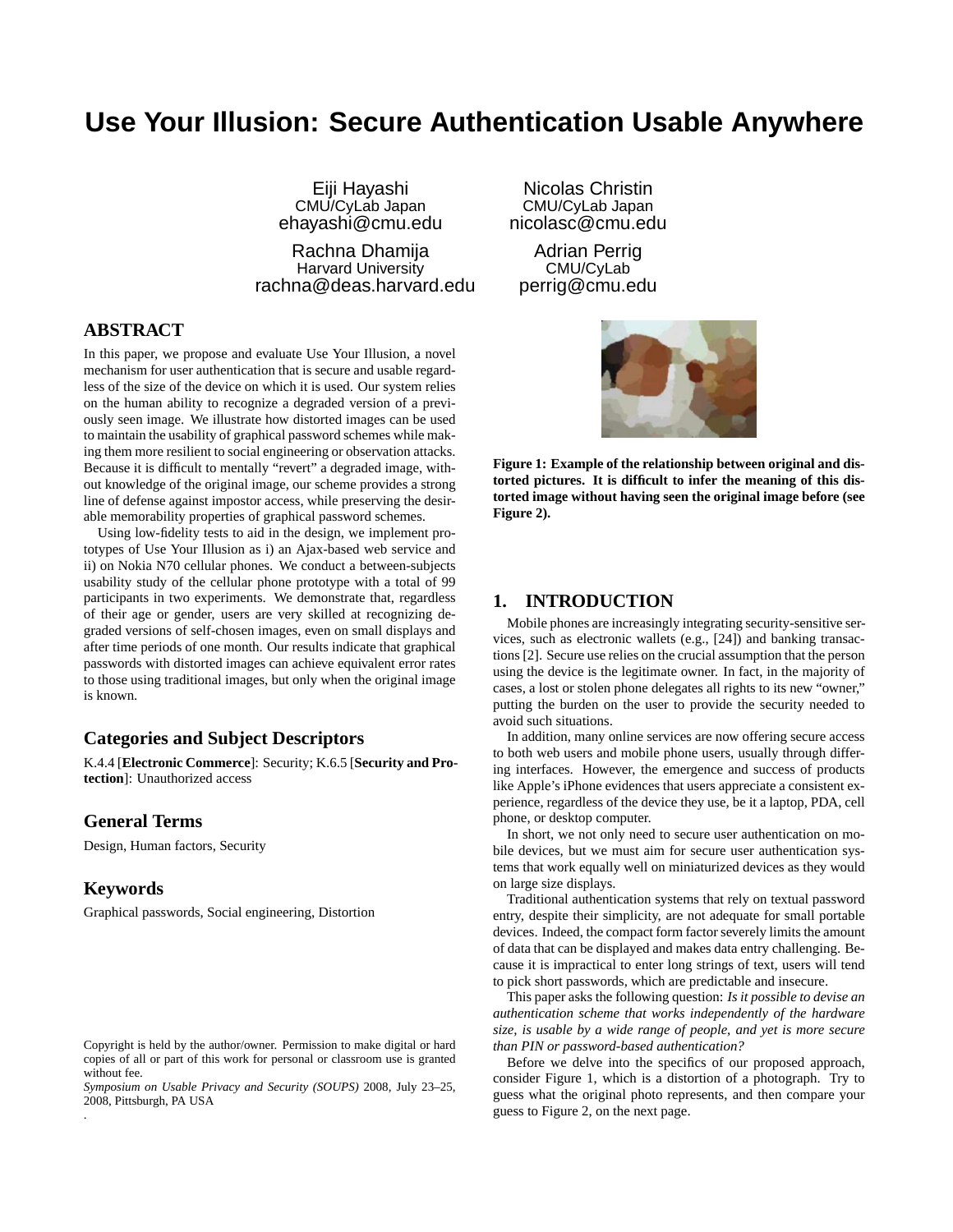

**Figure 2: Example of the relationship between original and distorted pictures. This figure represents the original picture, before being distorted to obtain Figure 1.**

Once you have seen both pictures, it is clear that Figure 1 represents the object in Figure 2, and that seeing Figure 1 evokes the original object. However, without having been exposed to Figure 2, Figure 1 does not carry much meaning.

People are able to capture the salient features from images they see, and can easily recognize these features when a considerably degraded version of the image is presented to them. However, it is difficult to mentally "revert" from the degraded image to the original image, without having been exposed to the original picture.

As a mathematical analogy, image degradation can be viewed as a one-way function. By associating the original picture and the degraded version of that picture, the legitimate user can mentally revert back from the degraded version even when the original picture is not shown. However, this transform is difficult to perform without knowledge of the original image. A legitimate user can "see" something that is not there, which gives her an advantage over unauthorized parties.

This cognitive process allows us to develop an authentication scheme, called *Use Your Illusion*, that reconciles usability with strong security. Image degradation provides an effective line of defense against impostors, while being largely unaffected by a low graphical resolution. These properties make Use Your Illusion applicable to a wide range of contexts, such as computer systems, ATMs and cellular phones.

Use Your Illusion share some of the desirable properties of traditional graphical passwords schemes, such as DéjàVu [8] or Passfaces [21], that require users to recognize images rather than text. In particular, humans are better skilled at remembering pictures they have previously seen than they are at remembering complex text [23], which allows for stronger authentication tokens.

However, different from existing graphical password schemes, Use Your Illusion avoids the trade-off between memorability and vulnerability to social engineering that existing graphical password systems face. Indeed, schemes like Passfaces, where users can choose their own image portfolios, have shown to lead users to pick very predictable images that can be easily guessed by an attacker [20]. Use Your Illusion fully exploits the human ability to recognize degraded images, which considerably improves resilience to guessing (or social-engineering) attacks and observation attacks. At the same time, by allowing users to select pictures of their choosing, Use Your Illusion maintains high memorability properties, superior to that of schemes like DéjàVu, which rely on assigned, random pictures. In short, Use Your Illusion, Use Your Illusion addresses what has been perceived as the Achilles' heel of graphical password schemes, by removing the perceived trade-off between portfolio security and memorability.

By describing the design, implementation, and evaluation of Use Your Illusion, this paper makes several contributions. First, we propose a novel user authentication scheme based on the human ability to recognize degraded images. Second, we demonstrate the portability of the scheme by developing two prototypes – an Ajax-based web service and a Nokia N70 cellular phone implementation. Finally, we describe the design and results of a usability study that illustrates the viability of the scheme.

The rest of this paper is organized as follows. We next present a problem definition in the form of security requirements, and describe how related proposals have attempted to meet them. In the following sections, we show how we build Use Your Illusion, from the cognitive process to the design of the actual prototypes. We then describe a usability study, and provide empirical measurements of the effectiveness of our scheme. We conclude by listing some of the challenges that we still face, and summarizing our contributions.

#### **2. REQUIREMENTS AND RELATED WORK**

An ideal authentication system should provide strong security while maintaining high usability – it should be usable everywhere, by everyone, without the need for any specific training. In this section, we formalize our desired system requirements. We then discuss existing authentication proposals, in the context of our requirements.

#### **2.1 Requirements**

**No unauthorized access.** An attacker that attempts to impersonate a legitimate user should not have a higher probability of choosing authentication tokens than he would have if he chose them at random. For example, an authentication system that required a fourdigit PIN authentication system and allowed users three attempts to enter their PIN would satisfy this property only if the probability an impostor gains access to the system does not exceed 3/10,000.

**Universal use.** The authentication system should produce consistent results regardless of the physical environment in which it is used. For example, the system should not be affected by lighting conditions or surrounding noise.

**Limited scale.** The authentication system should be usable on typical cellular phones or devices of similar size and capabilities. Specifically, the system should work with small color displays of relatively low resolution (e.g., 350x400), and at most a dozen of keys (e.g., numeric pad and function keys). The processor and memory requirements should not exceed the resources available in medium-priced cellular phones.

**Limited training.** The authentication system should not require users to undergo a long or intensive training session prior to first use. Ideally, the system should be usable in a few minutes by a new user with minimal external assistance.

**Rapid setup.** Creation of a new authentication tokens should be fast, so that users can create accounts and reset their authentication tokens with ease.

**Rapid authentication.** A legitimate user should be able to authenticate herself to the system in seconds.

**Low error rates.** The number of occurrences where the authentication system denies access to a legitimate user should be held at low levels (e.g., comparable with PIN-based authentication systems where users have the ability to select PINs at their discretion). Thus, the system itself must have a negligible (or null) error rate, and legitimate users should make mistakes infrequently.

**High memorability.** As a corollary to the above requirement, we need the system to use authentication tokens that are easily memorable. This requirement also implies that the number of authentication tokens to remember must be held small. Using the authentication system in several different contexts (e.g., online banking, instant messaging, ...), should not require significant additional efforts from the user compared to using the authentication scheme in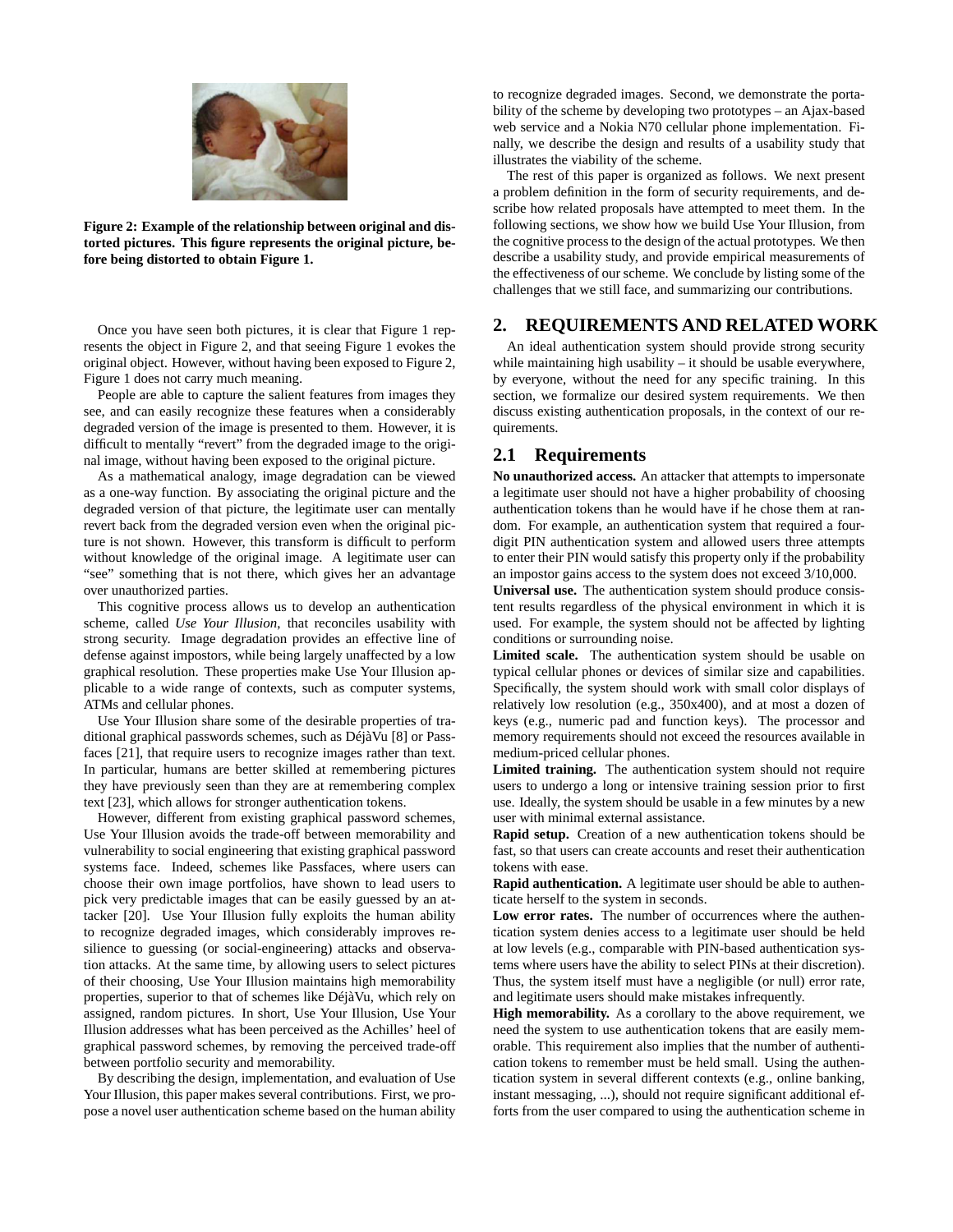a single context. Further, authentication tokens should be memorable enough to be easily identified even in cases of rare use, i.e., when the interval between two distinct authentication sessions is of several weeks.

## **2.2 Related Work**

Authentication schemes are often characterized as "something you know" (e.g., passwords and PINs), "something you have" (e.g., physical authentication tokens), or "something you are" (e.g., biometrics).

Biometric authentication may satisfy the *limited training*, *rapid setup* and *fast authentication process* properties. However, existing technology can not accommodate the *universal use*, *low error rate* and *no unauthorized access* properties simultaneously. For instance, voice authentication has significant error rates in noisy environments, facial recognition schemes are sensitive to variations in lighting conditions, and fingerprint readers can be defeated by fake fingerprints [18]. Physical authentication tokens satisfy the *limited training*, *low error rate* and *high memorability* properties. However, they are highly vulnerable to theft, and therefore have trouble satisfying the *no unauthorized access* property: as soon as a physical authentication token is stolen, an attacker is able to impersonate its legitimate user. Hence, in the rest of this section, we focus on knowledge-based authentication systems, which seem to offer the most promise to fulfill all of the properties we set out to achieve.

Knowledge-based authentication systems usually satisfy *limited training*, *fast authentication process* and *universal use*, with some exceptions noted below. The question is how good are the proposed schemes at avoiding unauthorized accesses and limiting mistaken access denials. Furthermore, how do the schemes work across a variety of device types?

Human memory imposes several limitations on the effectiveness of knowledge-based authentication systems. Traditional passwords and PINs depend on *recall*, the ability to remember items from memory without help. Even if it were possible to easily enter long strings of random symbols into cellular phones, people cannot remember them easily.

A number of graphical authentication schemes have been proposed (e.g., [8, 16, 31]), based on the observation that humans are considerably better at remembering images than they are at remembering text [23]. The schemes attempt to address the limits of human memory by relying on different cognitive processes.

Some graphical password schemes rely on recall. For example the Draw-A-Secret scheme requires users to draw an image on a grid in order to authenticate [16]. This is a recall task, because the user has to recollect the drawing from memory during each authentication. Thorpe et al. show that the actual Draw-A-Secret password space is smaller than theoretically possible, because users tend to choose symmetric passwords with a small number of strokes, which are easier to recall [27, 28].

Thus, graphical passwords based on recall may have many of same problems of textual passwords, and they do not satisfy our *no unauthorized access* requirement. Furthermore, even though some smartphones have a stylus, most cell phones do not have pointing devices, so this scheme does not satisfy our *limited scale* requirement.

Other authentication systems rely on *cued recall*, where clues are provided to the user to aide the recollection task. For example, some graphical password schemes use textual or mnemonic hints to help users remember their passwords [19]. Many graphical password schemes require users to authenticate by clicking on points, or selecting regions, of an image that were previously chosen by the user [4, 31, 32]. In this case, the image itself serves as a clue to the regions of the image that a user must recall. Because users have to recall the points they have chosen, there tend to be "hot spots," or regions that are often selected because they are most memorable or most obvious, thus leading to predictable passwords [29, 32]. Another disadvantage is that click-based schemes may need a relatively large display to provide a large enough key space, and they require a pointing device. As such, they do not fulfill our *limited scale* requirement.

Recognition, the ability to remember items we have seen before, is an easier memory task than recall. In particular, humans have an impressive ability to recognize pictures they have seen before, and they recognize pictures better than they recognize words or sentences [23]. Research has shown that individuals can distinguish large sets of previously seen pictures from new "distractor" pictures at high levels of accuracy [23, 25]. Many graphical password schemes rely on this skill by asking users to select previously chosen images from a larger subset of images [6, 8].

Research shows that people remember images more accurately when they are semantically meaningful and when the images are generated by people themselves [17]. Therefore, graphical password images self-chosen by users may be more memorable. However, given some knowledge about the user, self-chosen images are also easier for an attacker to predict [20], which defeats our *no unauthorized access* requirement. One countermeasure is to assign pictures to users rather than allow them to choose images themselves. Another option is to use abstract images, such as Random Art, which are less predictable than real images [8]. However, users tend to prefer meaningful images [8], and research has shown that image scenes that are coherent and semantically meaningful are stored more accurately than incoherent or abstract images [5, 10].

Another alternative, closer to our proposal, but used to combat shoulder-surfing, is to conceal as much information as possible from an image by obscuring it with noise [13]. While adding noise is effective at preventing shoulder surfing, legitimate users have difficulty recognizing the obscured pictures, and authentication failure rates could be high.

One graphical authentication scheme is based on computing a "path" of known pictures [30]. This approach seemed promising, with error rates in the order of 5%, and no unauthorized accesses, but has recently been shown to be vulnerable to an eavesdropping attack [11]. In addition, this scheme requires a large screen, long authentication times (in the order of minutes), and users need to sustain significant training prior to use.

In summary, all previously proposed schemes are not able to simultaneously meet the requirements of no authorized access, universal use, limited scale, limited training, rapid setup, rapid authentication and low error rates.

## **3. USE YOUR ILLUSION**

#### **3.1 Overview**

*Use Your Illusion* is a graphical password scheme that allows the use of images that are self-chosen and familiar to the user, yet that are not easily predictable by an attacker.

In our system, we allow users to select their own graphical password images. Psychology studies show that images that are selfgenerated are recognized better than those that are not [17]. In addition, users enjoy the ability to select and personalize their image portfolios, and they tend to choose images that are semantically meaningful to them [8,9,20]. There are several option for allowing users to generate images (e.g., by selecting them from an existing database of images or by uploading pictures from the user's com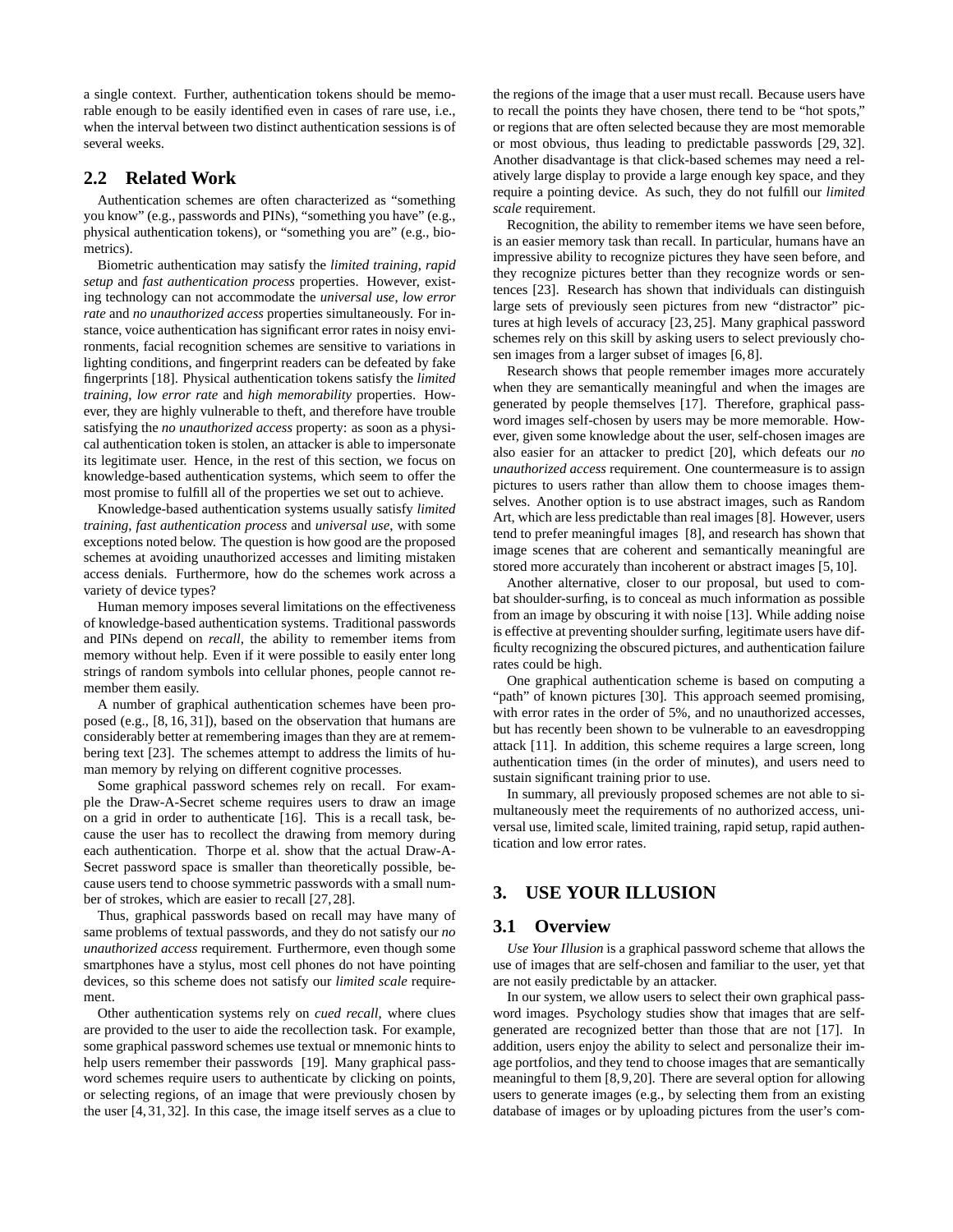puter). In the context of mobile devices, the user can capture their own images with a camera embedded to the mobile device.

Once the pictures have been selected, they are distorted using a non-photorealistic rendering algorithm that eliminates most details in the image, while preserving some features such as color and rough shapes. Because information is lost in the rendering algorithm, it is impossible to mathematically revert back to the original image from its distorted version. As such, the distortion function is analogous to one-way functions used in cryptography.

Next, we prime the user during a training session to associate the distorted image with the original image and the meaning of that image. During the priming phase, we display the original and distorted pictures side-by-side, and ask the user to practice selecting their images from a set of "distractor images."

To authenticate, the user must choose her own distorted images from a set of distractor images. We rely on the fact that human perception is affected by what we know. When the meaning of the image is known, our brains impose that knowledge on our perception and it becomes hard to interpret the picture in another way [12]. Furthermore, there is evidence that the ability to recognize objects in degraded images increases dramatically with familiarity of the subject in the image (this effect is very strong in the case of faces [7, 14]). During the authentication task, the user can recognize the original objects in the image by using color and shape cues and by remembering the semantic meaning that she previously associated with the image.

Next we discuss the overall architecture of Use Your Illusion and elaborate on the threat model and possible attacks against the scheme. We then provide details about our prototype implementation, where we pay particular attention to accommodating the limitations of a small device.



**Figure 3: Image portfolio assignment. In this example, the user** has been asked to take  $p = 3$  pictures and is subsequently pre**sented with the three pairs of original images-distorted images. The distorted images will be used as authentication tokens in the authentication phase.**

#### **3.2 System Architecture**

During account setup, the user must select a personal *image portfolio* of *p* pictures. To authenticate, we present the user with a challenge set of *n* pictures, where  $n > p$ . The user has to correctly identify the *p* pictures within the challenge set that belongs to her portfolio.

Use Your Illusion consists of three phases: portfolio creation, practice and authentication.

**Portfolio creation phase** To create an image portfolio, the user first has to create a set of  $p$  images. To enhance memorability, users are encouraged to create their portfolio pictures, rather than using default pictures. Here, we asked users to capture *p* photos they want to use for authentication. The photos should be taken in as secure an environment as possible; in particular, these photos should not be transferred to the authentication device using an insecure channel. Ideally, the user should be able to use the authentication device itself to capture the images. For instance, when Use Your Illusion is deployed on a mobile phone, the mobile phone camera is the best option.<sup>1</sup>

Once the photos are taken and passed to the authentication device (e.g., the cell phone itself), they are distorted using a lossy filter. Using a lossy filter ensures that it is mathematically impossible to revert from the distorted image to the original image. The transform is performed on the authentication device.

Use Your Illusion does not mandate a specific type of filter. The selection of the "best" filter possible is an area that warrants further investigation, but cognitive research can give us some heuristics: the rough shape and colors of the original picture should be preserved to make the distorted picture more memorable. When considering small portable devices like cellular phones or PDAs, the constraints imposed by the size and quality of the display require that the distortion filter can work with low resolutions. In other words, a distortion filter that yields a high resolution output is probably unsuitable.

The resulting set of *p* distorted pictures is assigned to the user as her image portfolio. The original pictures and distorted pictures are shown simultaneously to the user, so that the user can mentally associate the distorted pictures with their original meaning. Figure 3 is a screen shot of the image portfolio assignment.

Concomitant with the portfolio creation phase, the authentication device selects  $(n-p)$  pictures to be used as decoys during the authentication phase. The  $(n - p)$  decoys *do not change* until the portfolio images are revoked and new ones are recreated. If decoys were changed from one authentication challenge to the next, an attacker could indeed infer the portfolio images by simply observing several authentication challenges in succession, and identifying as portfolio images the pictures that are constantly displayed across all challenges. This type of attacks is called intersection attacks, on which we elaborate in the next section.

There are two possible approaches are possible to generate decoy images. One approach is to generate "synthetic" decoys purely algorithmically, that is, without using any original photo. Another approach is to generate decoys by applying the lossy filter to a set of existing photos that were not taken by the user. Generating convincing synthetic decoys remains an open problem. Indeed, we found that synthetic decoys look very different from distorted images and could easily be detected, thereby immediately revealing the pictures chosen by the user. Hence, we suggest using distorted versions of photos the user did not take. In a cell phone, the manufacturer could store a number  $N \gg n$  of decoys to secure memory at manufacturing time. As long as the decoys images are selected at random from a database of  $N' \gg N$  images that evolves over time, decoy images should be hard to identify.

**Training phase** After the portfolio creation phase, the system conducts a short training phase to improve memorability of the portfolio images. In this phase, a challenge set of portfolio images and decoy images is presented to the user. The user can practice se-

<sup>&</sup>lt;sup>1</sup>While there are still some mobile phone models that do not have an embedded camera, these models generally do not support applications that require strong user authentication.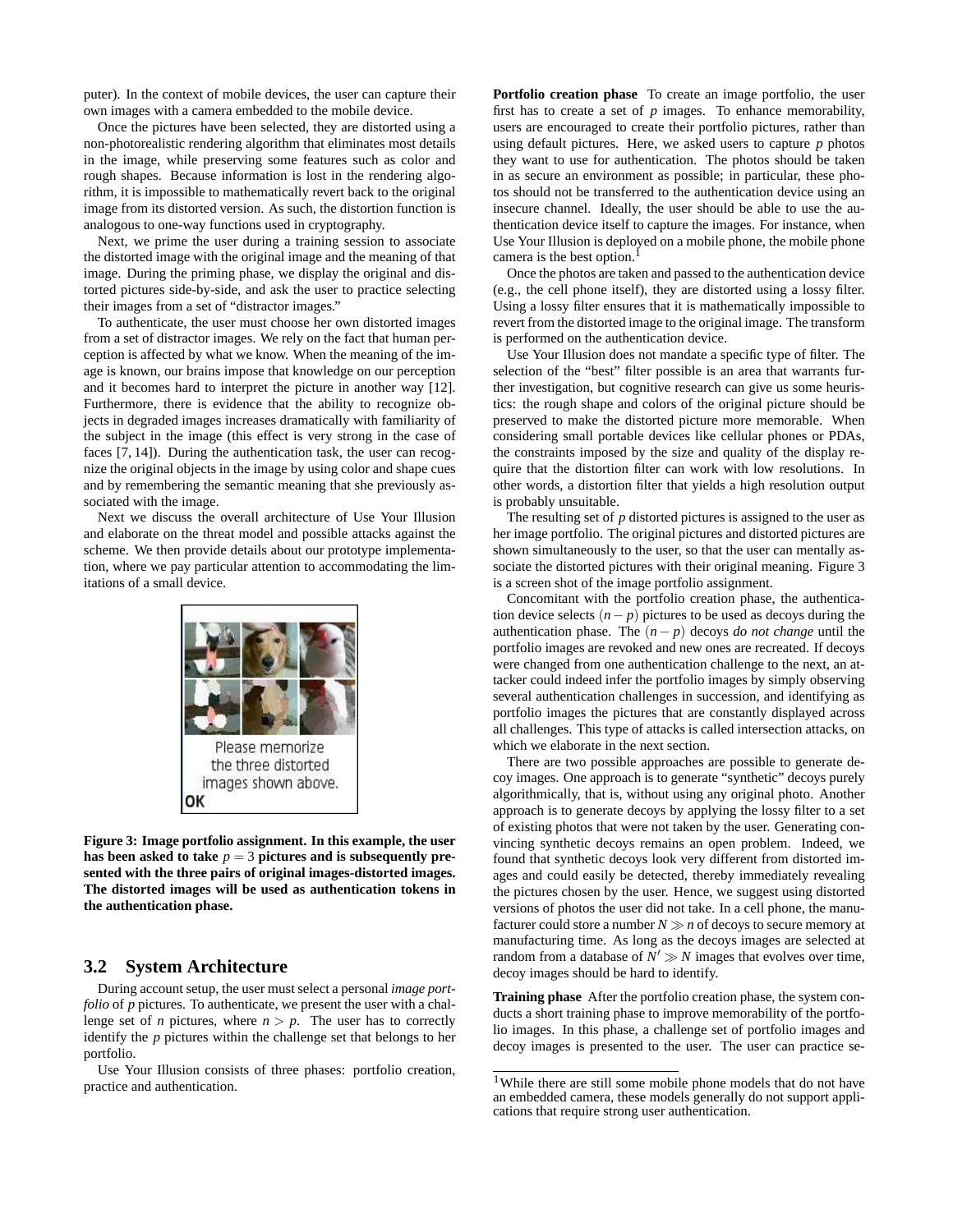lecting their image portfolio, and the system provides immediate feedback on whether the image is correct. The user can access original-distorted image pairs at any time. Because of this, the training phase should be conducted in as secure an environment as possible.

After the training phase is complete and the user is confident that she remembers her images, the original pictures used in the generation of the distorted pictures should be removed from the cell phone memory.

**Authentication phase** During the authentication phase, the user must correctly select her *p* portfolio pictures from the challenge set. The decoy images themselves are produced using original pictures, and the distortion levels are high enough that most details of the original pictures are obscured. Therefore, an outsider will have a very hard time identifying which pictures belong to the portfolio, even if she possesses information about the user's personal preferences. Contrary to the decoy database, the challenge set of *n* pictures (portfolio and chosen decoys) presented in the authentication phase does not need to be stored in secure memory.

#### **3.3 Attacks and Countermeasures**

We next investigate how Use Your Illusion addresses possible attacks aimed at impersonating a legitimate user.

**Brute force attack** The simplest attack is to try to randomly guess the correct portfolio. With a challenge set of *n* pictures, and a portfolio of *p* pictures, the probability that a single random guess succeeds is  $1/(n_p)$ .

Obviously, if we allow the impostor to try all possible  $\binom{n}{p}$  combinations, then she will eventually manage to fraudulently authenticate. To prevent such an undesirable outcome, we use a reference counter that locks the device after *t* failed authentication attempts, similar to systems used in automated teller machines. A locked cell phone would need to be returned to the manufacturer or service provider for unlocking.

The probability that attacker can impersonate the user within *t* trials, using a succession of random guesses, is  $t/(n_p)$ . For example, for  $(n, p, t) = (27, 3, 3)$ , we get  $3 / \binom{27}{3} \approx 0.001$ . We can adjust  $(n, p, t)$  according to the desired failure probability. For instance, increasing *n* to  $n = 36$  yields a failure probability less than that of a random four-digit PIN-based system.

We note that the actual failure probability required is, in practice, going to depend on the application considered, and the adversarial model. For instance, a cellular phone used for online banking should require a much lower failure probability than an online video game access on a fixed terminal, considering both the effects of a failure (losing money vs. having to create a new character), and the potential failure modes (cell phone stolen or lost vs. active intrusion by third-party).

**Educated guess** In an educated guess attack, the impostor tries to guess the user's portfolio pictures based on previously obtained information about the user, e.g., through social engineering.

For instance, in an image-based authentication scheme that allows a user to take a picture by herself and to use the picture as is as part of her portfolio, the following scenario is possible. Assume the attacker has previously learned that the user owns a white dog, Fifi. If the attacker finds a picture of a white dog in the challenge set, the attacker can guess the picture is actually included in the user's portfolio.

In Use Your Illusion, similar to the above example, users create their own pictures. However, Use Your Illusion never uses the original pictures beyond the practice phase (and the original pictures are destroyed as soon as the training phase is completed). Because Use

Your Illusion only utilizes distorted images resulting from a lossy filter transform, an educated guess attack is less likely to succeed. In the above example, the distorted picture of Fifi in the user's portfolio will resemble nothing more than a predominantly white blob. Even if the impostor knows of the existence of Fifi, figuring out that the white blob originally came from a picture of Fifi, and not from a picture of a chicken or a snowman, may be difficult. Thus, the educated guess attack is much more difficult to carry out in Use Your Illusion than in almost all image-based password authentication schemes. Of course, more difficult does not mean impossible: if familiar objects can be easily identified even after distortion, the attacker may receive clues that the image is part of the user's portfolio.

**Observer attack** In an observer attack, the attacker identifies the pictures in the user's portfolio by observing authentication procedures of the user. Observer attacks, or "shoulder surfing" attacks, are currently one of the most significant threats to user authentication. For example, there are many reports of ATMs equipped with rogue video cameras that record authentication sessions [3]. We propose two countermeasures to mitigate the threat of observer attacks.

First, we constantly change the respective positions of the decoys and portfolio pictures on the authentication screen(s), so that the authentication pattern cannot be inferred by observing which keys are pressed. This line of defense is particularly useful when combined with the use of optical filters that render the display difficult to observe from a distance.

Second, we avoid showing any hints regarding the picture selection. In particular, no feedback is given to the user when a picture is selected. In a cell phone environment, we have the added benefit that it is hard for an observer to observe which keys are pressed, given the small size of the keyboard or display. Without any correlation between the keys pressed and the output on the display, an observer cannot identify the user's portfolio.

While we do believe these defenses are likely to be adequate for small mobile devices, we elaborate on how Use Your Illusion can help in designing schemes with strong resilience to observation attacks in a separate study [22]. In short, we show in [22] that the combination of Use Your Illusion with a tactile device allows to achieve strong resilience against observation attacks while maintaining high usability.

**Intersection attack** In an intersection attack, the impostor identifies the legitimate user's portfolio pictures by observing multiple authentication session; the attacker can then take the intersection of all of the images that are observed to reveal the user's portfolio [8].

For simplicity, assume a challenge set of size  $n = 3$ , and a portfolio set of size  $p = 1$ , and denote the portfolio picture by *X*. On a first authentication attempt, the challenge set may consist of  $\{A, B, X\}$ . Now, if decoys are changed from one authentication session to the next, the challenge set proposed in a subsequent authentication may be  $\{D, X, C\}$ . An impostor only needs to look at both challenges to figure out the portfolio picture is  $\{A, B, X\} \cap \{D, X, C\} = \{X\}.$ 

In Use Your Illusion, we resist the intersection attack by always maintaining identical decoys in each authentication challenge. In the above example, the challenge set would always be  $\{A, B, X\}$ . *A* and *B* would only be replaced when the user decides to change her portfolio image from *X* to *Y*. Therefore, each authentication challenge is always the same, and the intersection of many challenges reveals nothing about the portfolio.

In summary, Use Your Illusion appears resistant to brute force, guessing, prediction, and casual shoulder surfing. Use Your Illusion is more vulnerable to prolonged observation attacks and to spyware, even though some of the countermeasures used against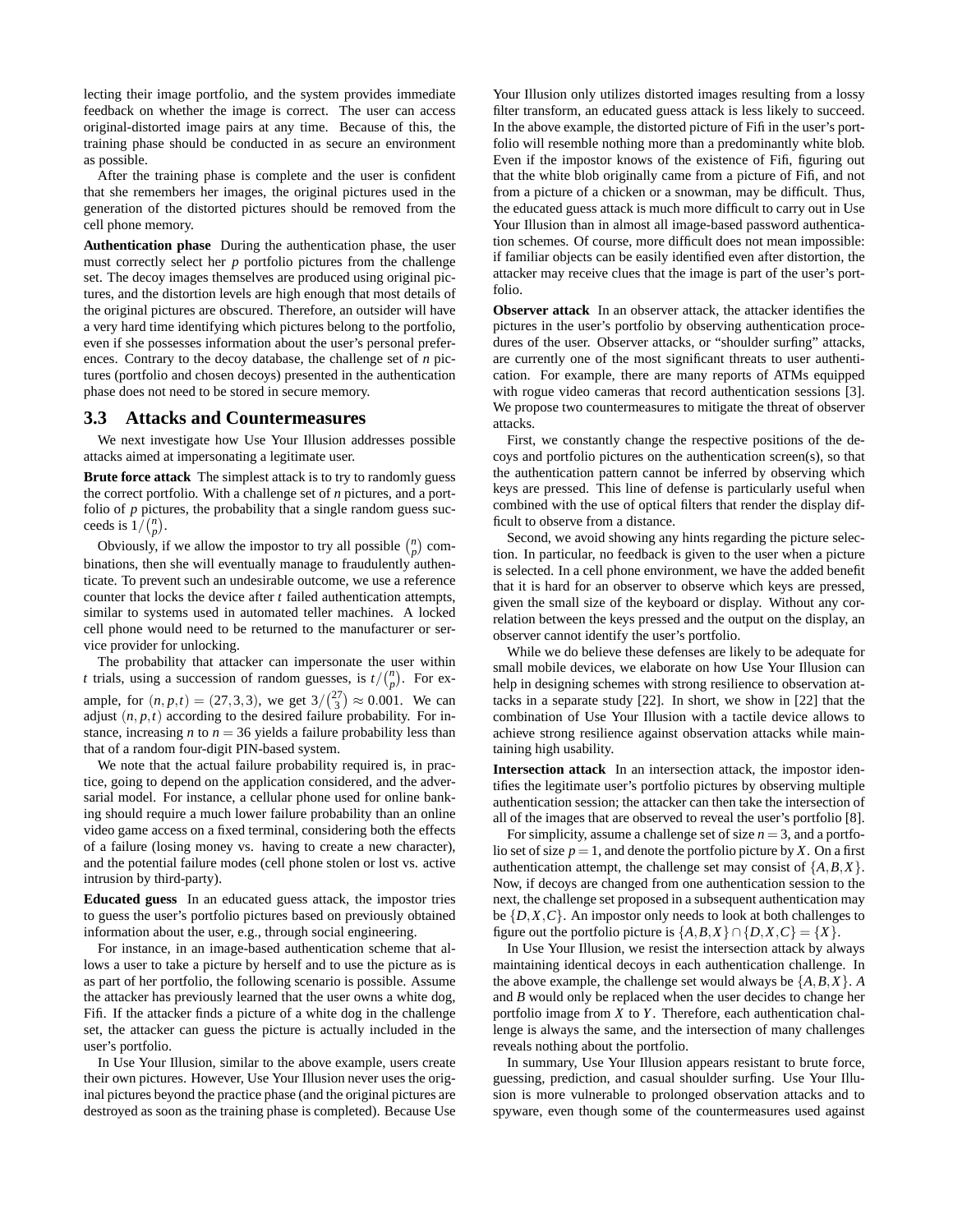observer attacks increase the difficulty of carrying out such attacks. For instance, a simple keystroke logger on the device would not defeat the scheme, because the order of pictures in the challenge set changes from one authentication session to the next. In order to defeat the scheme, spyware must simultaneously record the contents of the display. Additional countermeasures against observation attacks using Use Your Illusion as a basis have been successfully devised [22].

A criticism of Use Your Illusion may be that it only provides marginally more resilience against observer attacks than PINs. However, the main objectives of Use Your Illusion is to thwart social engineering and guessing attacks, which are very easy to carry out with self-chosen passwords or PINs, while also addressing the human memory limitations and text entry problems encountered with PINs and passwords.

### **3.4 Prototype**

We implemented both web-based and mobile device prototypes as a proof-of-concept and to conduct usability tests. The mobile device prototype is implemented in Java on Symbian OS, and has been tested on Nokia N70 cell phones. We selected the Nokia N70 handset because its core features (display, camera, keypad, memory) are fairly common and are of reasonably high quality. The web-based demonstration of the prototype is available at http: //arima.okoze.net/illusion/, and attempts to closely emulate the Nokia N70 interface. Our online version has shown to work on the Apple iPhone as well.

The user can select three portfolio pictures ( $p = 3$ ), derived from photos she has taken herself, as shown in Figure 3. In the authentication phase, the system present three sets of nine pictures to the user as a challenge set  $(n = 27)$ . The user can make three attempts to login  $(t = 3)$ . After three consecutive authentication failures, the phone is locked. The probability that a random guess results in a successful authentication is  $3\binom{27}{3} \approx 0.001$ . As discussed before, we can lower that probability by increasing the number of portfolio pictures and/or decoys.

Figure 4 illustrates the challenge set for the user who had selected the portfolio shown in Figure 3. The challenge set is divided into three authentication screens containing nine pictures each. On a given authentication screen, an indicator at the top of the screen denotes the screen the user is currently seeing. As long as they are not authenticated, users can move forward or backward between the different authentication screens, using function keys present on the handset. The nine challenge set pictures in each screen are arranged in a 3x3 grid, and each of the nine pictures is associated with a numeric key. Some screens may only contain decoys, as is the case of the leftmost screen in this example, while some screens may contain more than one portfolio image, as in the case of the middle screen here. Finally, the "Clear" button allows users to reset their current selection and start the authentication process anew.

As discussed above, to avoid intersection attacks, the same challenge set will be presented as long as the portfolio remains unchanged. On the other hand, the order in which pictures are presented will differ from one authentication session to the next.

**Image processing filter** In our prototype, we select an *oil-painting filter* [15] as the lossy filter used to generate portfolio images from the original photos input by the user. A oil-painting filter blurs the edges and the colors of the processed picture while preserving the main shapes and colors of the original picture. The key parameter in the oil-painting filter is the size of the "brush" the filter uses to distort the original picture. Shortly stated, larger brush sizes reflect greater distortion.

Properly tuning the brush size is an important and non-trivial task: If the distortion level is too high, a legitimate user cannot easily recognize a distorted picture. If the distortion level is too low, an attacker may be able to guess the subject of a distorted picture, without knowing the original picture. To determine a suitable distortion level, we conducted a low-fidelity test which we discuss in the next section.

### **4. USABILITY EVALUATION**

We conduct usability tests to help in the design and evaluate the effectiveness of the proposed scheme. We begin by conducting an informal, low fidelity test to calibrate the oil painting filter used in our prototype. We then conduct a formal usability experiment, using a between-subjects design. We complement this experiment with an additional test to determine possible age effects.

### **4.1 Low-fidelity testing**

We use a low-fidelity test with six participants, to decide on the optimal distortion level of the oil painting filter. We show each user a sheet of paper that contains an original picture and a set of distorted pictures, in which we vary the distortion level by changing the brush size.

We conduct the test in two phases. First we show distorted images to participants, when they have no knowledge of the original image. We progressively show images to participants, from the most distorted to the least distorted, to determine when they can recognize the subject in the image. Next, we show participants an original image and increasingly distorted versions of that image, to determine when the distorted image is no longer recognizable.

We discover that prior knowledge of the image increases the level of distortion that we can apply before the image becomes unrecognizable. Our findings lead us to determine that for 56x56 images, the optimal brush size should be comprised between 6 and 8 pixels. In this range, users who know the original picture can recognize its distorted version, while those who do not know the original picture cannot make sense out of the distorted image. We accordingly set the brush size to 8 pixels in the prototype.

#### **4.2 Usability Testing**

We next conduct a formal usability test to evaluate the Use Your Illusion prototype. We design our study to answer the following questions: How does distorting images affect the memorability of images in a graphical password scheme? How much does allowing the user to self-select an original image aid in the memorability of a distorted image? If we find that adding image distortion has no effect on the authentication success rate, then Use Your Illusion can reap the memorability benefits of previously proposed graphical password schemes [8,20], while being significantly more resilient to guessing attacks.

For this experiment, we recruit participants by posting flyers in four universities. 54 people participated in our study. Of these, 50 are students and 4 are university staff. Nine participants are female and 45 participants are male. All of the students major in electrical engineering, computer science or another scientific subject. Their ages range from 18 to 29 with a mean age of 23. None of these participants has taken part in our low-fidelity test. All usability tests, for all participants, are conducted by the same researcher.

We split participants in three groups. To avoid any bias due to factors such as memory, eyesight and/or familiarity with cell phones, we distribute participants evenly over the three groups. That is, we ensure that different groups present similar age, major, and origin (i.e., university) distributions.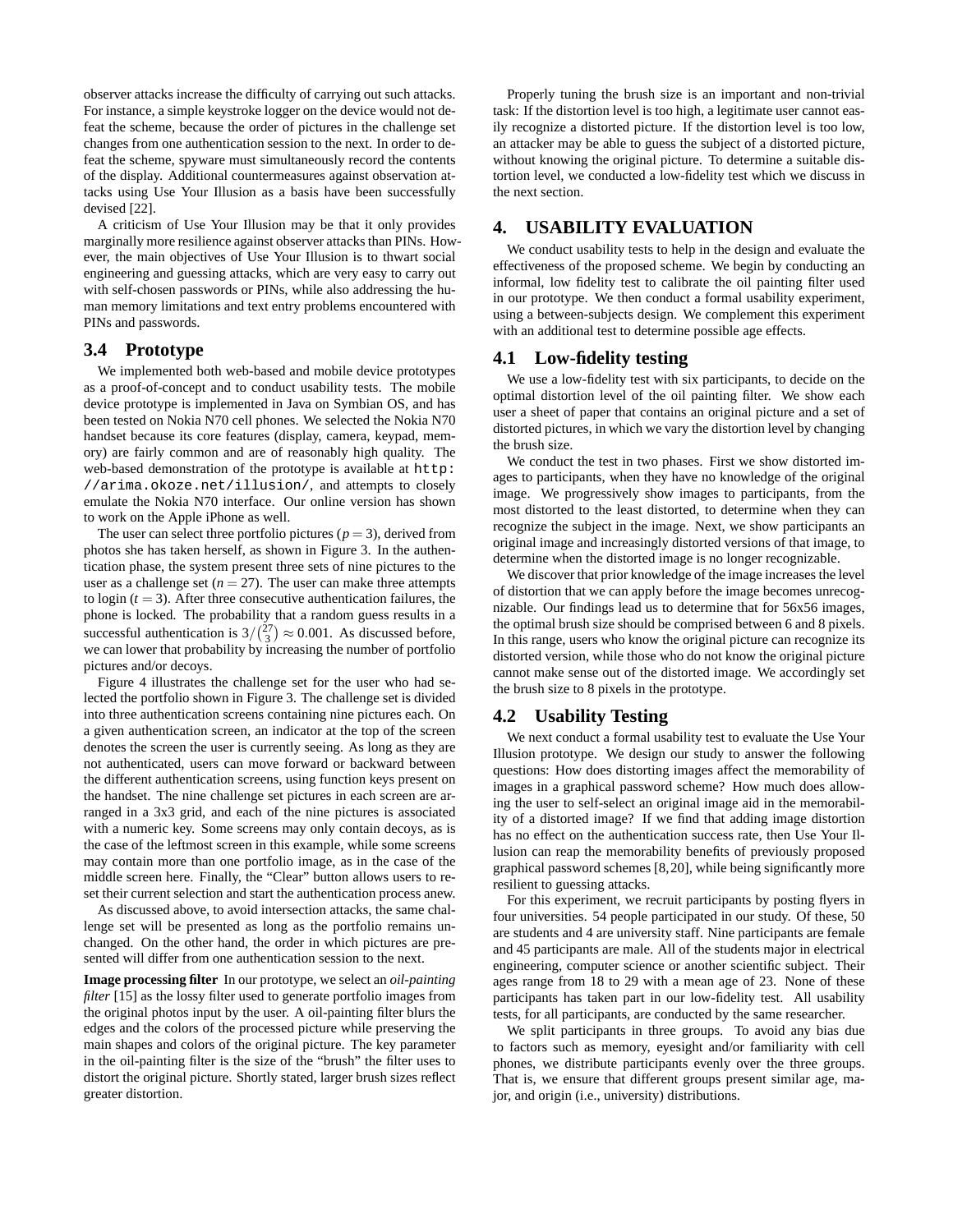

**Figure 4: Example of a challenge set of images. This series of screenshots represents a challenge set as presented to the user on a Nokia N70 cellular phone. The user can navigate between different screens by using function keys on the handset.**

To investigate how success rate and login time are affected by the type of images used, we assign each group a different portfolio type:

**Self-selected, non-distorted**: We ask participants in this group to take three pictures using a cell phone camera. We then assign the three pictures, *as is*, as their image portfolio. We also assign 24 decoy photographic images that are identical for each participant. **Self-selected, distorted**: This is the "Use Your Illusion group." We ask participants in this group to choose three of their own pictures. They could select the three pictures from pictures they have already taken or they can capture new pictures for this usability test. We distort each of the pictures with an oil-painting filter. We then assign the distorted pictures as the image portfolio. We also assign 24 decoy photographic images that are distorted using the same filter settings. The decoys are the same for each participant. **Imposed, distorted**: We assign participants in this group the same portfolio images as those imposed to participants in the "self-assigned, distorted" group. The only difference is that participants in this group do not take the pictures by themselves (they are imposed by the experimenter), and they do not see the original pictures. The decoy images are the same for each participant. The decoy images used in this group are identical to those used in the "self-selected, distorted" group.

**Procedure** Our usability test spans four weeks and consists of four sessions. All sessions are conducted in a university classroom. Each of the participants takes part in the test individually using the same phone and the same version of the prototype. Table 1 shows when each session occurs and the tasks that participants completes in each session. In the first session, we assign three portfolio im-

| Session # | Date             | <b>Tasks</b>           |
|-----------|------------------|------------------------|
|           | First day        | Memorize portfolio     |
|           |                  | Training               |
|           |                  | Authenticate           |
|           | Two days later   | Authenticate           |
|           | One week later   | Authenticate           |
|           | Four weeks later | Authenticate           |
|           |                  | Fill out questionnaire |

**Table 1: Tasks completed in each session of the usability test.**

ages to participants according to the group to which they were imposed. Participants then complete the training phase described in Section 3, which lasts up to five minutes.

After the training phase, we instruct participants to login by selecting their portfolio pictures from a challenge set. As discussed in Section 3, the prototype requires participants to authenticate by selecting their three portfolio images out of a set of 27 images.

In the second, third and fourth sessions, we ask participants to authenticate again by selecting their portfolio. At the end of the fourth session, we have participants fill out questionnaires for the sake of qualitative analysis.

**Success rate** We consider an authentication to be successful if the participant can correct identify their own portfolio images. We give participants a maximum of three attempts to login.

Table 2 shows success rates measured in the sessions. All participants in the two "self-selected" groups succeed in all sessions. On the other hand, after four weeks, the success rate of the "imposed, distorted" group decreases to 89%. Participants imposed to use distorted image portfolios, without knowledge of the original image, have lower success rates than the other two groups.

These results suggest that the graphical passwords with distorted image portfolios may achieve equivalent error rates to those that use traditional images, but only when the user knows the original image.

|                | The 1st day | 2 days later | 1 wk. later | 4 wks. later |
|----------------|-------------|--------------|-------------|--------------|
| Self-selected, | $100\%(18)$ | $100\% (18)$ | $100\%(18)$ | $100\%(18)$  |
| non-distorted  |             |              |             |              |
| Self-selected, | $100\%(18)$ | $100\% (18)$ | $100\%(18)$ | $100\%(18)$  |
| distorted      |             |              |             |              |
| Imposed, dis-  | $100\%(18)$ | 89%(16)      | 94%(17)     | 89%(16)      |
| torted         |             |              |             |              |

**Table 2: Percentage of successful logins. The number of participants with successful logins is included in parenthesis. All groups have 18 participants.**

Table 3 shows the number of participants who successfully authenticate during the fourth testing session, which occurs four weeks after creating the portfolio. The table shows how many attempts it takes to succeed. This fourth testing session had the highest failure rates, so we omit tables corresponding to the first three sessions, since user performance was higher. If a participant cannot login within three attempts, we consider the authentication task a failure. All participants in the "self-selected, non-distorted" group are able to authenticate on the first attempt. In the "self-selected, distorted" group, 17 participants succeed in one attempt, and one succeeds in the second attempt. In the "imposed, distorted" group, 13 participants succeed in the first attempt, three participants succeed in the second attempt and two participants fail to authenticate.

These results suggest that randomly imposed abstract images are difficult for some users to remember, even after a few attempts. However, users may be able to recover better from errors when the original image is known and when the image is self-selected.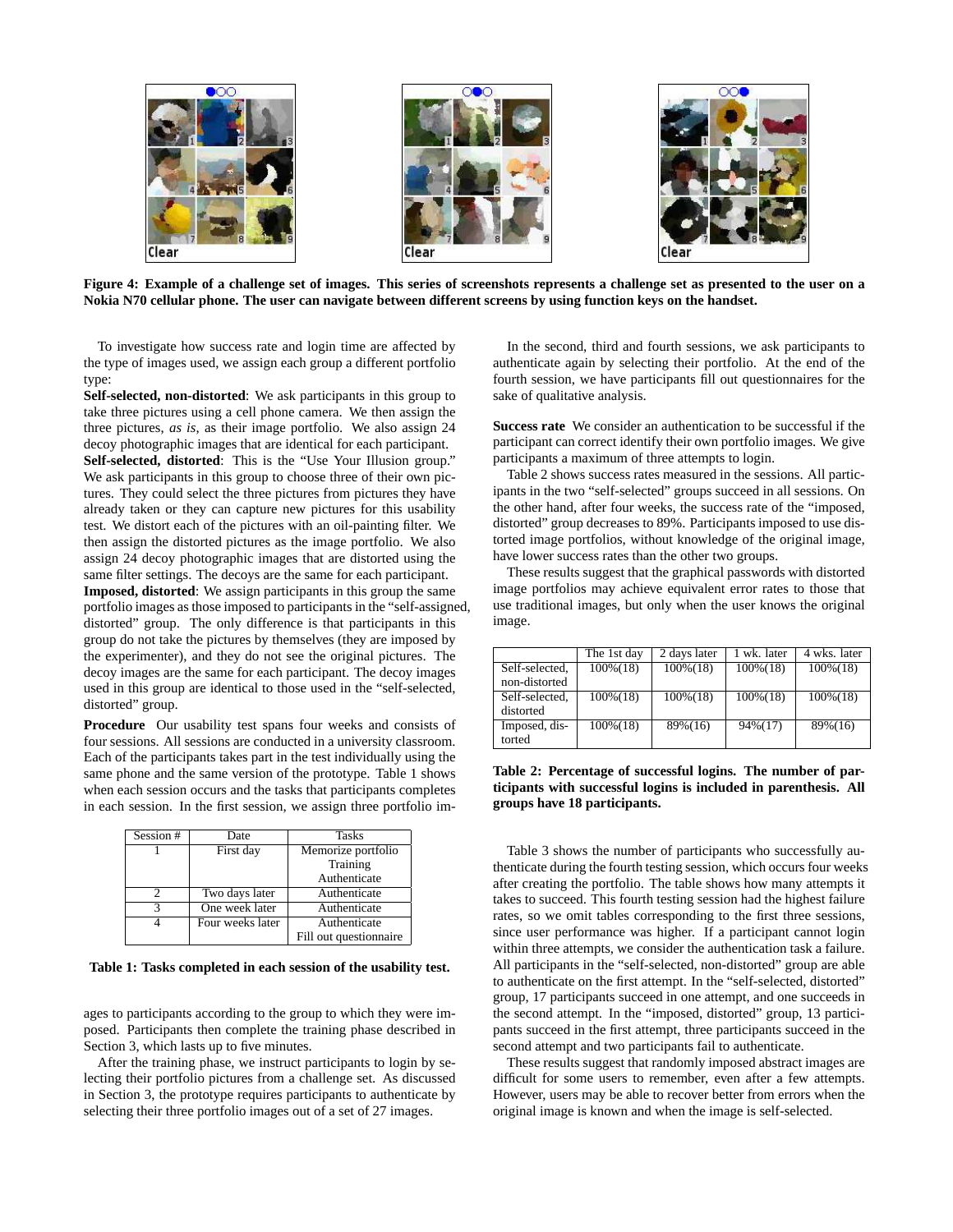|                | Attempt 1 | Attempt 2 | Attempt 3 | Failed |
|----------------|-----------|-----------|-----------|--------|
| Self-selected, |           |           |           |        |
| non-distorted  |           |           |           |        |
| Self-selected, |           |           |           |        |
| distorted      |           |           |           |        |
| Imposed, dis-  |           |           |           |        |
| torted         |           |           |           |        |

**Table 3: Number of successful authentications after four weeks. The table presents the number of participants that succeed in each attempt during the fourth session (held four weeks after portfolio assignment).**

|                | 1st day     | 2 days later | 1 wk later  | 4 wks. later |
|----------------|-------------|--------------|-------------|--------------|
| Self-selected, | 11.5(9.9)   | 12.3(12.3)   | 12.7(11.9)  | 12.5(12.8)   |
| non-distorted  |             |              |             |              |
| Self-selected, | 12.4 (11.2) | 16.4(15.9)   | 14.3 (13.4) | 17.9(16.5)   |
| distorted      |             |              |             |              |
| Imposed, dis-  | 16.7(14.1)  | 25.8(19.0)   | 25.1(17.6)  | 24.7(16.7)   |
| torted         |             |              |             |              |

**Table 4: Login time. The table gives the mean time, in seconds, users need to authenticate. Median login times are given in parentheses.**

**Login time** Table 4 shows the means and medians of the login times in seconds. Time is measured cumulatively, meaning, the clock is *not* reset after a failed login attempt but instead runs until the user can successfully log in, or has failed to authenticate three consecutive times. Left and right values in the cells stand for mean and median respectively. We do not include the results for the participants who could not login at all. The difference in mean login times between groups is not statistically significant. However, we observed that participants in the "self-selected, distorted" group require a longer time to login that participants in the "self-selected, non-distorted" group, and they require less time to login than participants in the "imposed, distorted" group.

There is a considerable gap of 3 weeks between the third session and the fourth session. The login times for the "self-imposed, non-distorted" stay fairly consistent over the course of 4 weeks. The login time for the "self-imposed, distorted" group increases slightly after the course of a week and then rises by approximately 4 seconds after the three week gap. Compare this with the login time for the "imposed, distorted" group, which increases by more than 8 seconds after the first day and stays consistently at that level after 4 weeks.

Table 5 shows the mean number of times participants switch between pages in each test session. Recall that the 27 portfolio images are displayed on the cellular phone display 9 at a time; the participant must switch to the next page to see the next 9 images. When a participant can easily remember her portfolio, she can quickly choose her image and advance to the next page. As a result, the number of page advances would be at most two. On the other hand, when a participant can not recall her images well, she may have to switch back and forth several times. Obviously, page switching also increases the amount of time required to login. Our results show that on average, after 4 weeks, participants in the "self-selected, distorted" group require one more page switch than those in the "self-selected, non-distorted" group, while participants in the "imposed, distorted" group require approximately 3 more page switches than those in the "self-selected, non-distorted" group.



**Figure 5: Examples of incorrect semantic meanings. Users unfamiliar with the original picture assign incorrect semantic meanings to the distorted pictures.**

Overall, our results indicate that it is considerably more difficult to remember *imposed* distorted images than self-selected original images. On the other hand, self-selected original images are not made much more difficult to remember by adding distortion.

|                | The 1st day | 2 days later | wk. later | 4 wks. later |
|----------------|-------------|--------------|-----------|--------------|
| Self-selected, | 2.28        | 1.83         | 2.17      | 2.22         |
| non-distorted  |             |              |           |              |
| Self-selected, | 2.00        | 3.05         | 2.33      | 3.28         |
| distorted      |             |              |           |              |
| Imposed, dis-  | 2.94        | 4.89         | 4.39      | 5.11         |
| torted         |             |              |           |              |

**Table 5: Mean number of page switches for all participants during the fourth session**

**Qualitative results** In the post-experiment questionnaires, we ask all participants to evaluate how easily they can identify their portfolio images using a 5-point scale, where 1 is "very easy" and 5 is "very difficult". The average difficulty scores are 1.63 for the "self-selected, non-distorted" group, 1.59 for the "self-selected, distorted" group, and 2.17 for the "imposed, distorted" group.

We also ask the participants about the techniques they use to remember their portfolio images. 14 out of 18 participants using "self-selected, distorted" pictures reply that that they can "see" their original images within the distorted pictures and that they simply remember the meaning of the image. Four participants say that they memorize characteristic colors and shapes within the images. Interestingly, 12 our of 18 participants in the "imposed, distorted" group also indicate that they assign a semantic meaning to their portfolio images in order to memorize them, which mirrors observations from Stubblefield and Simon [26] on "inkblot authentication." Of these, seven participants incorrectly guess the meaning of the image. Four participants guess the subject correctly for one out of three portfolio images. Only one participant guesses correctly for all three of her portfolio images. As shown in Figures 5 and 6 incorrect guesses include mistaking shrimp dumplings for people and a battery for a panda. Some of the correct guesses include pictures of Winnie the Pooh and a wall clock.<sup>2</sup> In the next section, we discuss the factors that can influence the correctness

<sup>&</sup>lt;sup>2</sup>Many other incorrect guesses, e.g., mistaking a duck for a dog, or correct guesses, e.g., a colorful T-shirt, are not represented here.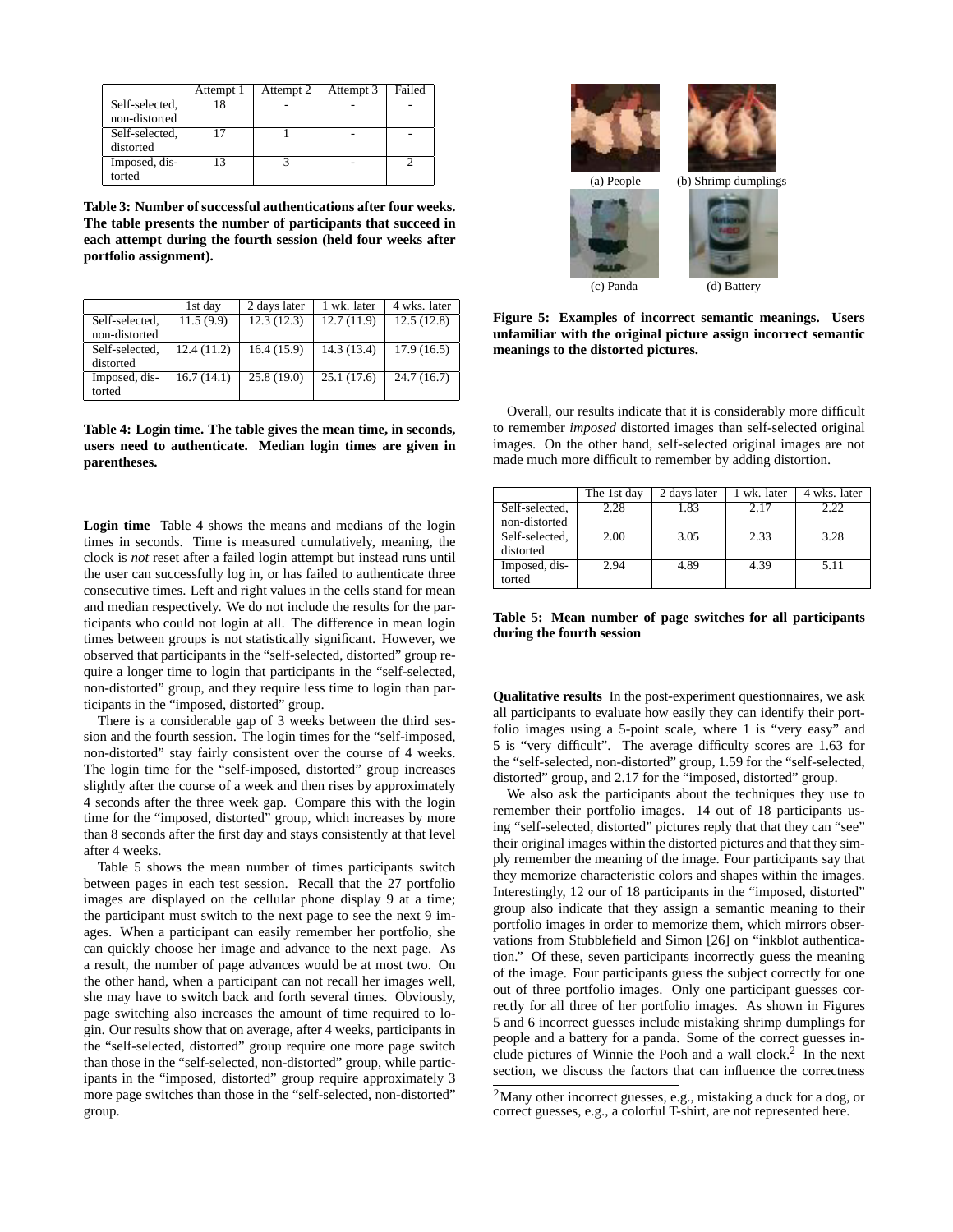

**Figure 6: Examples of correct semantic meanings assigned by participants in the "imposed, distorted" group. Some users are able to recognize Winnie the Pooh and the wall clock, even though they are not exposed to the original picture.**

of a guess and its impact on security. Participants were asked to take pictures before the first test took place, and were given ample time to choose whichever pictures they saw fit. We find that 90% of the participants choose pictures whose subjects are things they see regularly in their daily life, such as pets, cars, and coffee mugs. Finally, many participants in the "self-selected, distorted" group indicate that they considered Use Your Illusion more as a game than as an authentication system in that it was fun and quite enjoyable to use.

#### **4.3 Effects of age and distortion**

While giving a good overview of the potential of Use Your Illusion, our main usability test presented above has a few shortcomings. Some of the differences (e.g., login times) between the different groups are not statistically significant, and the population sample is biased toward younger, technically-inclined subjects. Here, we complement the results obtained in our usability test with additional measurements gathered in the course of a separate usability study.

This complementary test concerns 45 participants (9 female, 36 male), none of which have taken part in the main usability study described above. All participants are over 18 years old. 5 participants are below 20 years old, 12 participants are between 20 and 29 years old, 18 participants and between 30 and 39, 6 participants are between 40 and 49, and 4 participants are over 50. Participants are a mix of undergraduate and graduate students, faculty, and (in majority) office workers in a public administration.

The experiment setup and procedure is similar to that used in the main usability test described in Section 4.2, with the two key differences that:

- There are only three sessions spanning, in total, a week (i.e., the fourth, "4-week after" session is not conducted here), and
- The "imposed, distorted" group is replaced by a "imposed, random" group, whose participants are assigned very highly distorted versions of pictures chosen at random from a set of about 35,000 pictures available on Flickr [1] under a Creative Commons License allowing commercial use and modifications, and marked as "camera-phone" pictures using the appropriate Flickr tag. The goal was to evaluate user performance when facing pictures to which a semantic meaning is difficult to assign.

|                | The 1st day | 2 days later | 1 wk. later  |
|----------------|-------------|--------------|--------------|
| Self-selected, | 100% (15)   | $100\%(15)$  | 100% (15)    |
| non-distorted  |             |              |              |
| Self-selected, | 100% (15)   | 100% (15)    | $100\%$ (15) |
| distorted      |             |              |              |
| Imposed,       | 93% (14)    | 73% (11)     | 73% (11)     |
| random         |             |              |              |

**Table 6: Percentage of successful logins (complementary test). The number of participants with successful logins is included in parenthesis. All groups have 15 participants.**

Table 6 shows the results obtained in this complementary usability test echo that gathered in the main usability test (see Table 2), which provides some insights that Use Your Illusion is usable regardless of age, or gender. Indeed, the differences observed between male and female subjects both in the main usability test and this complementary experiment are smaller than the differences between conditions. Likewise, participant background seems to have little, if any, incidence on overall performance.

Figure 7 plots the median authentication times against the age of our participants. For all authentication sessions, the average authentication time generally slightly increases with age for selfselected pictures. The effect is more marked when distortion is used, that is, for the group using Use Your Illusion. Further, the authentication times with self-selected pictures are considerably smaller than those obtained with imposed pictures.

Finally, the data obtained seems to indicate that the median authentication times in the groups using self-selected pictures is the same, regardless of whether distortion is used or not. To avoid making any assumption on the distribution of authentication times, we use a Mann-Whitney U test to test this hypothesis, and obtain  $U_{\text{first day}} = 94$ ,  $U_{\text{second day}} = 77$ ,  $U_{\text{one week}} = 83$ . With  $n_1 = n_2 = 15$  participants in each group, we see that there is no difference in median authentication times between the "self-selected, non-distorted" group and the "self-selected, distorted" group with a significance level of 0.01. On the other hand, using the Mann-Whitney U test to compare the "self-selected, distorted" group and the "imposed, random" group shows that, at significance level 0.01, the mean authentication time of the "imposed, random" group is higher ( $U_{\text{first day}} = 39$ ,  $U_{\text{second day}} = 39$ ,  $U_{\text{one week}} = 23$  here).

In short, *distortion does not seem to affect authentication times for self-selected pictures*, while assigning random pictures to individuals (unsurprisingly) prolongs the time needed to authenticate.

#### **5. FUTURE WORK**

Use Your Illusion poses a number of interesting questions, which warrant further investigation.

Recall that our scheme does not mandate a given image processing filter: our choice of an oil painting filter has been driven mostly by heuristic considerations.

Further experimentation is also needed to better evidence the resilience of the scheme to some types of attacks; the low fidelity test we conducted to determine optimal parameter selection, while highly encouraging, needs to be expanded to provide stronger statistical evidence that attackers are not easily able to "revert" a distorted image back to its original meaning.

While investigating how best to tune our filter during the course of our prototype design and implementation, we discovered that finding an optimal parameter set point for our lossy filter depends on the picture to be transformed. For instance, holding filtering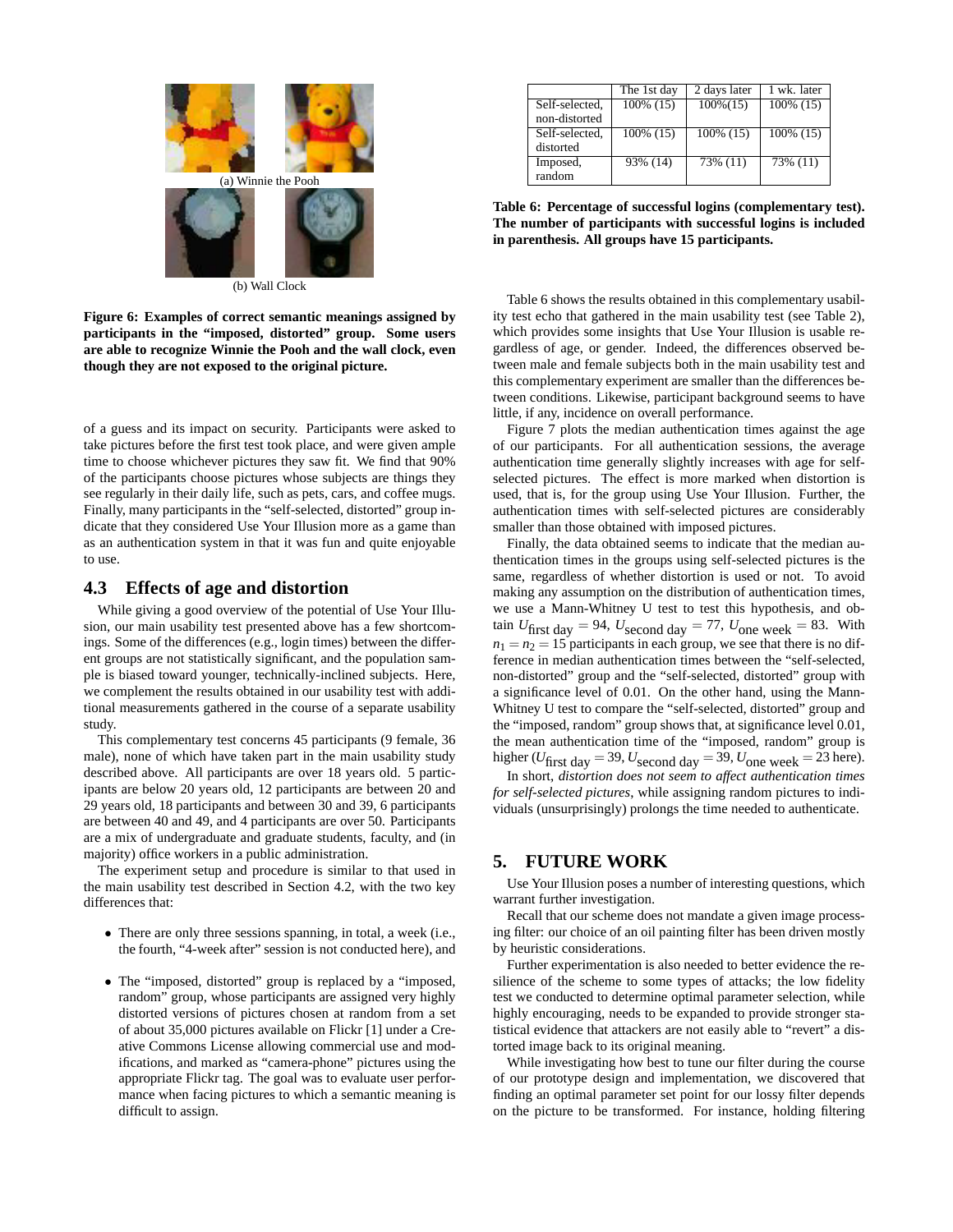

**Figure 7: Median authentication times vs. age (lower is better).**



(c) Bright colors, sharp edges (d) Transform of (c)

**Figure 8: Comparison of the filtering effects between different original images. Filtering parameters are held constant over both transformations. The transform (b) of an image (a) with pastel colors and slightly blurry shapes, conveys little information about the original picture. On the other hand, the transform (d) of an image (c) with bright colors and sharp edges, maintains most of the information of the original image.**

parameters constants, distorting an image with bright colors and clear shapes preserves more information about the original image than distorting an image with blurrier shapes and less contrast.

Figure 8 shows two original-distorted image pairs, obtained using identical filtering parameters for both transforms. In Figure 8(a), the original image consists of pastel colors, and slightly blurry shapes. The resulting distorted image, Figure 8(b) does not convey much information from the original picture. Conversely, distorting an original image with bright colors and sharp edges, as in Figure 8(c) results in a picture very similar to the original image, as shown by Figure 8(d).

One can argue that neither Figure 8(a) or Figure 8(c) is an adequate picture for Use Your Illusion: (a) results in a distorted image that is not memorable, while (c) results in a distorted image that reveals too much information about the original picture. In the case of (a), a user can notice the problem and discard the picture during the training phase, so that we do not expect this problem to be a significant issue. The case illustrated in (c) is a little thornier in that it may be difficult to require users to voluntarily discard a portfolio image that is easy to remember. A related problem occurs when, after distortion, a picture may look similar to one of the chosen decoy.

Thus, it would be desirable to have a technical countermeasure to detect and adjust to such corner cases. For instance, if we had a metric that allows us to objectively measure the distortion level of a given picture, the filtering parameters could be adjusted for each original picture to obtain the maximum distortion level that still results in a memorable distorted picture. Finding such an objective "distortion metric" is an open problem.

Optimal configuration does not only concern filter parameters, but also authentication parameters. The near-perfect recall rate after four weeks tends to indicate that the choice of  $p = 3$  portfolio pictures,  $n = 27$  challenge set pictures may be a bit too conservative. One could want to increase either *p* or *n* to strengthen the resilience of the authentication scheme against brute force attacks. Further study is necessary to better characterize the relationship between *n*, *p*, and success rates.

Finally, while Use Your Illusion could be used for each single authentication instance, the 18 seconds taken on average to authenticate may be too high in some specific scenarios. Using mobile phones as railway passes, as can be seen in Japan, probably requires to authenticate in less than a second. To address such cases, one could envision a hierarchical authentication scheme, where Use Your Illusion is at the top of the hierarchy, and is used for all essential services. For services where, from the user's perspective, strong security is less of a stringent requirement than having a fast authentication process, one could use a simple PIN (that could only be changed after successfully authenticating in Use Your Illusion), or even no authentication at all, provided a successful authentication was performed within a reasonable timeframe.

#### **6. CONCLUSION**

In this paper, we propose a novel mechanism for user authentication that is secure and usable regardless of the size of the device on which it is implemented. Our system relies on the human ability to recognize a degraded version of a previously seen image. We illustrate how distorted images can be used to maintain the usability of graphical password schemes while making them more resilient to social engineering or guessing attacks.

We designed, implemented and tested a prototype authentication of Use Your Illusion for small, portable devices. A Web-based version of our prototype is available at http://arima.okoze. net/illusion/.

Our usability study provides evidence that users are extremely skilled at recognizing degraded versions of self-chosen images, even after long time periods of one month. Legitimate users who have been exposed to the original image can easily mentally revert a highly lossy, one-way transform on the image, even when it is not mathematically reversible and conveys limited information. Furthermore, many of our participants indicated that the authentication process is more enjoyable, and "game-like," compared to current alternatives.

While this paper focuses on addressing the critical need for strong user authentication on small portable devices, the results obtained with Use Your Illusion encourage us to consider a much wider